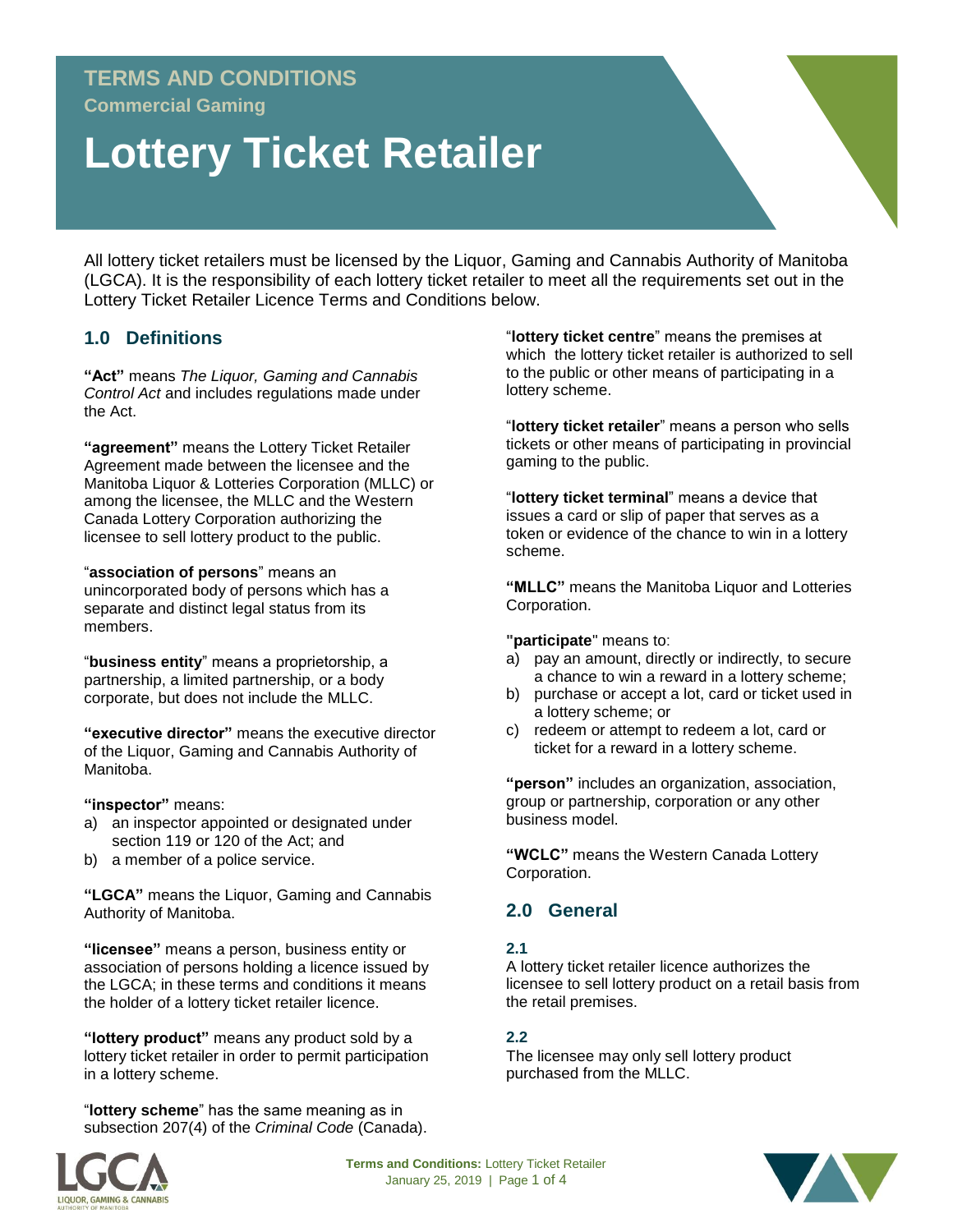# **2.3**

A separate lottery ticket retailer licence is required for each location where a person operates a retail premises.

# **2.4**

A licence is not transferrable or assignable without the prior written consent of the LGCA.

# **2.5**

No proprietary rights accrue with a licence.

#### **2.6**

A licence shall be cancelled immediately if the licensee's agreement is terminated by the MLLC, the WCLC or by the licensee, and shall be suspended immediately if the licensee's agreement is suspended by the MLLC, the WCLC or by the MLLC, the WCLC and the licensee together.

# **2.7**

The executive director may, at any time add, vary, repeal or substitute terms and conditions of a licence.

#### **2.8**

The licensee may not have any lottery ticket terminal or related equipment unless it is owned and authorized by the MLLC.

# **2.9**

The licensee shall not move any lottery ticket terminal or related equipment from the location of installation in the lottery ticket centre.

#### **2.10**

The licensee shall not manipulate, nor permit anyone else to manipulate lottery product, a lottery ticket terminal or related equipment in an effort to influence the outcome of a game or prize payout.

#### **2.11**

The licensee shall not activate, nor permit anyone else to activate, a lottery ticket terminal by fraudulent means.

#### **2.12**

The licensee shall not modify a lottery ticket terminal, related equipment or any lottery product.

# **2.13**

The licensee shall display any material/signage as provided by the LGCA, MLLC or WCLC in a prominent location near the lottery ticket terminal.

# **2.14**

The licensee shall not permit minors to participate in the purchase or redemption of lottery product.

# **2.15**

The licensee shall not promote or participate in unsanctioned gaming.

#### **2.16**

The licensee shall comply with all direction from the LGCA, MLLC or WCLC regarding the sale or redemption of lottery product.

# **3.0 Operations**

#### **3.1**

The licensee must ensure that lottery product is sold in the retail premises in accordance with the Act and that the retail premises are operated in accordance with the Act.

#### **3.2**

The licensee is responsible for the conduct of all employees in the sale and redemption of lottery product.

# **3.3**

The licensee shall remove any employee from the sale and redemption of lottery product if ordered to do so by the LGCA.

# **3.4**

If a person who appears to be a minor attempts to purchase lottery product from retail premises, the licensee must require that person to produce one of the following types of identification that belongs to the person:

- a) a valid passport;
- b) a valid driver's licence;
- c) a valid identification card issued by Manitoba Public Insurance;
- d) a valid Secure Certificate of Indian Status issued by the Government of Canada;
- e) two valid pieces of government-issued identification, with at least one piece of identification containing a photograph of the person.

# **3.5**

If the person is unable to produce the required identification, the licensee must not sell any lottery product to that person.



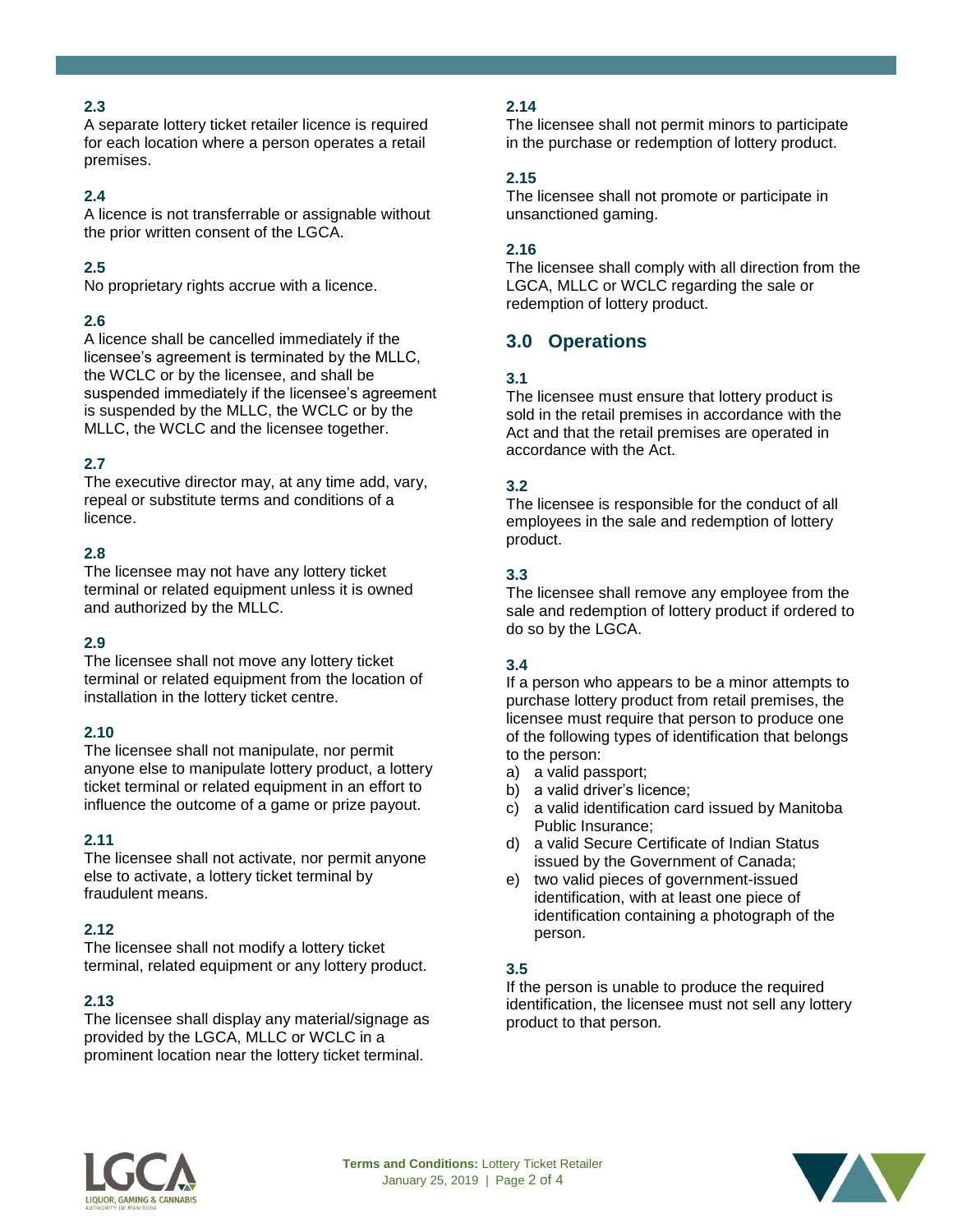# **4.0 Change in Control, Notification Obligations and Consequential Reporting**

#### **4.1**

Unless approved by the executive director, a licence ceases to be valid if:

- a) the licensee sells, assigns or transfers its assets through which it carries out the activities authorized by the licence;
- b) 10% or more of the shares, or any class of share, of the following are sold, assigned or transferred:
	- i) a licensee that is a corporation, or
	- ii) a corporation that effectively controls the business of a corporation that is a licensee;
- c) a person becomes or ceases to be a partner of a licensee that is a partnership;
- d) a person becomes entitled to any of the profits from the licensed activity or becomes liable for any obligations incurred from the licensed activity; or
- e) a person loans, advances, or causes to be loaned or advanced money or anything of value, with or without security, to the licensee.

#### **4.2**

To seek the executive director's approval of a change described in subsection (1), the licensee must, at least 10 days before the proposed change is to occur:

- a) apply to the LGCA in writing; and
- b) provide any information requested by the LGCA.

# **4.3**

The licensee shall immediately notify the LGCA in writing of:

- a) any change in the principals of the licensee, or change to the authorized signatory of the licensee responsible for the agreement;
- b) any change of the licensee's name;
- c) any change of the licensee's permanent address;
- d) any change of the licensee's address for service;
- e) any suspension or cancellation of any licences issued to the licensee by any other jurisdiction;
- f) any charge or conviction of the licensee or any principals of the licensee of any offence under the *Criminal Code* (Canada) or any comparable **legislation**
- g) any charge or conviction of the licensee or any principals of the licensee of any offence under the Competition Act (Canada) or any comparable legislation;
- h) any suspension, cancellation or any disciplinary actions or sanctions (including fines) issued to is by the MLLC or any other regulatory body;
- i) the bankruptcy of the licensee, or filing of any proposal under the Bankruptcy and Insolvency Act (Canada), the Companies' Creditors Arrangement Act (Canada), or any comparable legislation, or the appointment of a receiver of the licensee's property;
- j) any disciplinary action or sanction (including fines) issued to the licensee by the MLLC or the WCLC under the Agreement;
- k) any circumstances which cause the licensee to consider that an offence has occurred under the Act or under a provision of the Criminal Code (Canada) that is relevant to the lottery scheme.

# **4.4**

The licensee shall, as soon as is reasonably practicable, provide the LGCA with any information it possesses that may be material to:

- a) the honesty and integrity of the licensee and its principals;
- b) the integrity of a lottery scheme or any lottery product.

# **4.5**

The licensee shall notify the LGCA of any matter which the licensee can reasonably assume to be of consequence to the LGCA.

#### **4.6**

The licensee shall provide such further information relating to it and its principals as required by the LGCA.

# **5.0 Inspection**

# **5.1**

For the purposes of determining compliance with the Act, an inspector may at any reasonable time, without a warrant, enter:

- a) any business premises of a licensee; and
- b) any other premises other than a dwelling where the inspector has reasonable grounds to believe that records or things relevant to the administration or enforcement of the Act are kept.

# **5.2**

The licensee or person in charge of the retail premises being inspected or having custody or control of the relevant records or things must:

a) produce or make available to the inspector all records and things that the inspector requires for the inspection;



**Terms and Conditions:** Lottery Ticket Retailer January 25, 2019 | Page 3 of 4